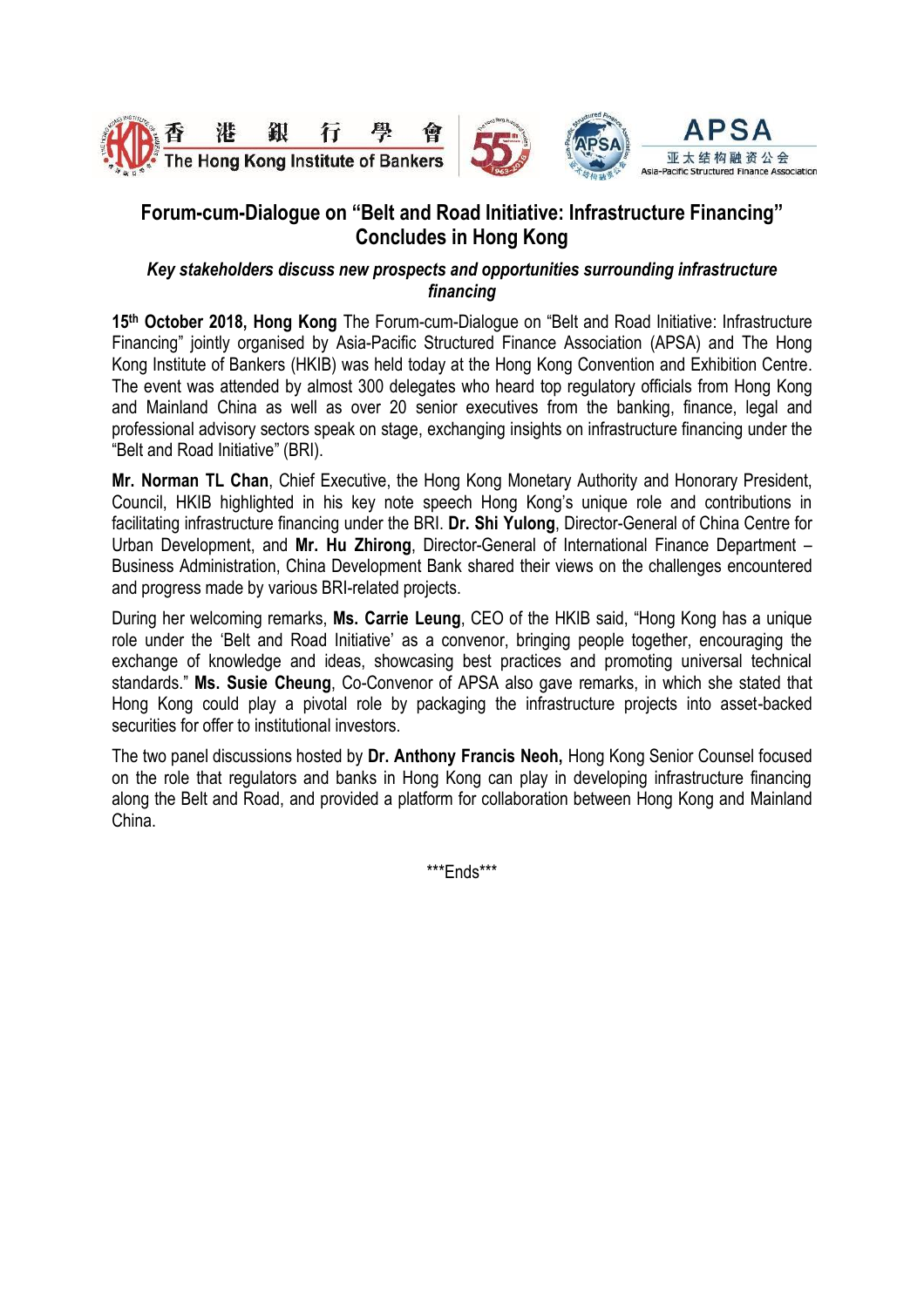## **Photo captions:**



Photo 1: **Mr. Norman Chan**, Chief Executive of the Hong Kong Monetary Authority, delivers keynote address at Forum-cum-Dialogue on "Belt and Road Initiative: Infrastructure Financing".



Photo 2: (From right to left) Moderator **Dr Anthony Francis Neoh**, Hong Kong Senior Counsel and panellists **Dr Shi Yulong**, Director-General, China Center for Urban Development; **Mr Hu Zhirong**, Director-General of International Finance Department – Business Administration, China Development Bank; **Dr Wang Wen**, Chief Economist, Director of Country Risk Research Centre and General Manager of SinoRating Centre, China Export & Credit Insurance Corporation; **Mr Wei Guoxiong**, Chief Counselor, SINO-CEE Fund and SINO-CEEF Capital Management Company Limited; **Ms Helen Wong**, Chief Executive, Greater China, HSBC; **Mr Zhu Qi**, Chief Executive Officer, CMB Wing Lung Bank and **Mr Chan Man, Stephen**, General Manager, Institutional Business Department, Bank of China (Hong Kong) share their insights on the roles Hong Kong banks can play in the "Belt and Road Initiative".